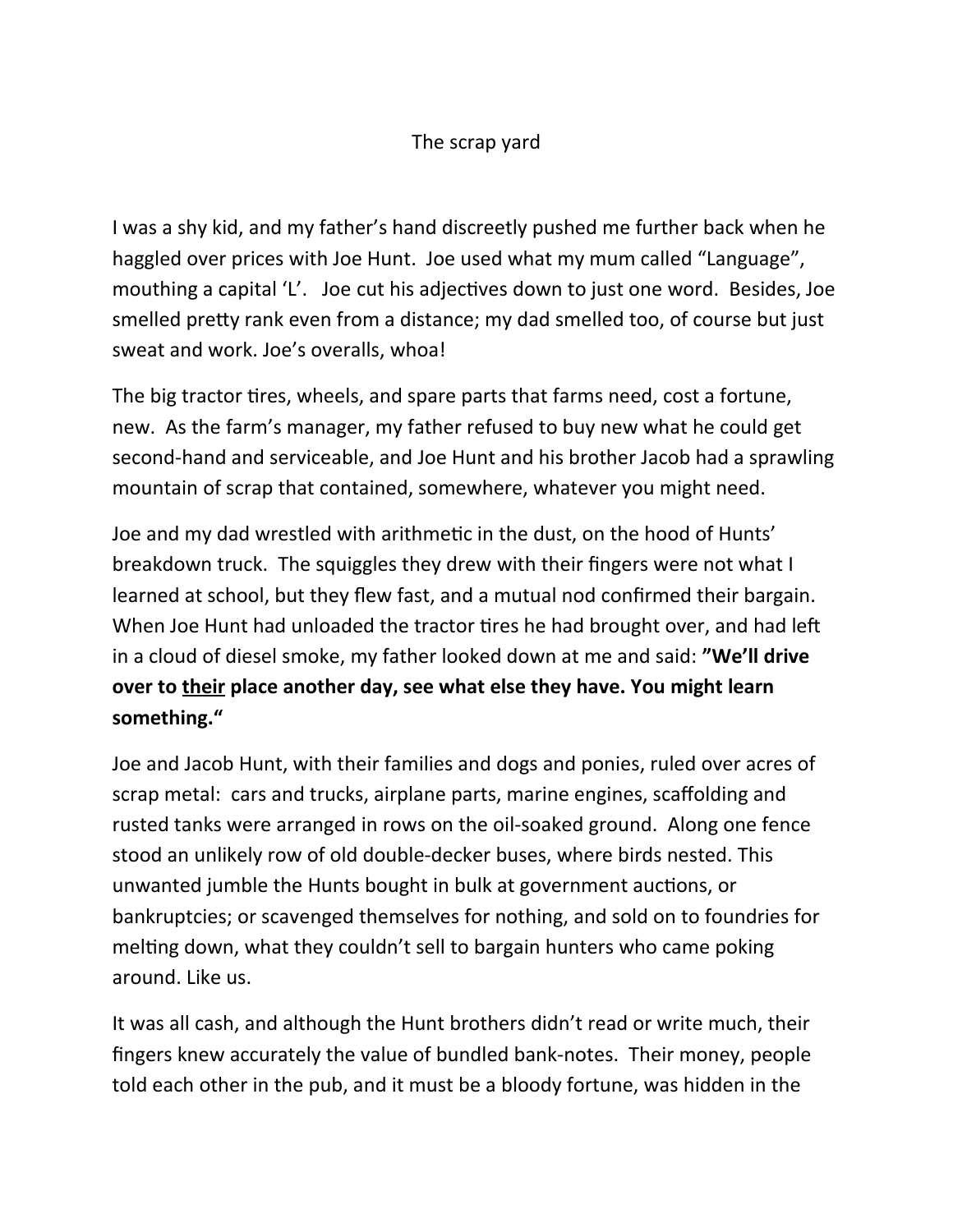guard dogs' kennels. And Joe Hunt's wife was the only person who could safely reach the money, that's God's truth, the locals would all swear to it.

The Hunt family were **diddicois. Not** gypsies, my dad warned me never to say gypsies -- because diddicoi was a Romany name for the turncoats who desert the travelling life to live in permanent buildings. The Hunts were halfway there; they lived in an outcrop of caravans and trailers.

You could wander freely among old vehicles stacked four high, and find whatever you needed. If you brought tools, you could unbolt a gearbox and take it home for very little. **"5 quid"** Jacob or Joe would say, and walk away while you thought about it. If you wanted them to remove the gearbox (or axle or whatever), and have them deliver it, then **"15"** Jacob might say. There was only ever one fixed price if you dealt with the Hunts. The figure was tossed to you quietly, because who might be listening. One price, that existed only at that moment, for you, and might not stand the next day. One price, because Joe or Jacob had already summed you up as soon as you entered their yard, and the Hunt brothers were nothing if not fair.

An antique car dealer had driven up from the city, the day we were there, and parked his luxurious saloon outside the compound. Dad was talking to Jacob at his trailer office while I played with hub caps. The dealer smoothed his hair, adjusted his fine overcoat, and tiptoed into the maze of scrap. Somewhere in there, he evidently spotted an unregarded treasure: a vehicle he coveted on sight.

If he bought it at a typical scrap car price, he'd be able to take the car away and restore it enough --- it was a rare 1930's Lagonda --- to sell on at an enormous profit.

Joe Hunt was no fool, he knew the man's trade, and would in any case make his money on the price he proposed. **"£500, delivered,"** and looked up at distant clouds. The London dealer agreed, and Hunt's sons used their mobile crane to pry the Lagonda from its perch and lower it onto the back of Hunt's delivery truck. But then the dealer flicked his fingers in apparent irritation, **"Oh-oh,"** he murmured and held up a hand. **"Wait a minute."**

Joe Hunt said nothing, stood like an oak tree.